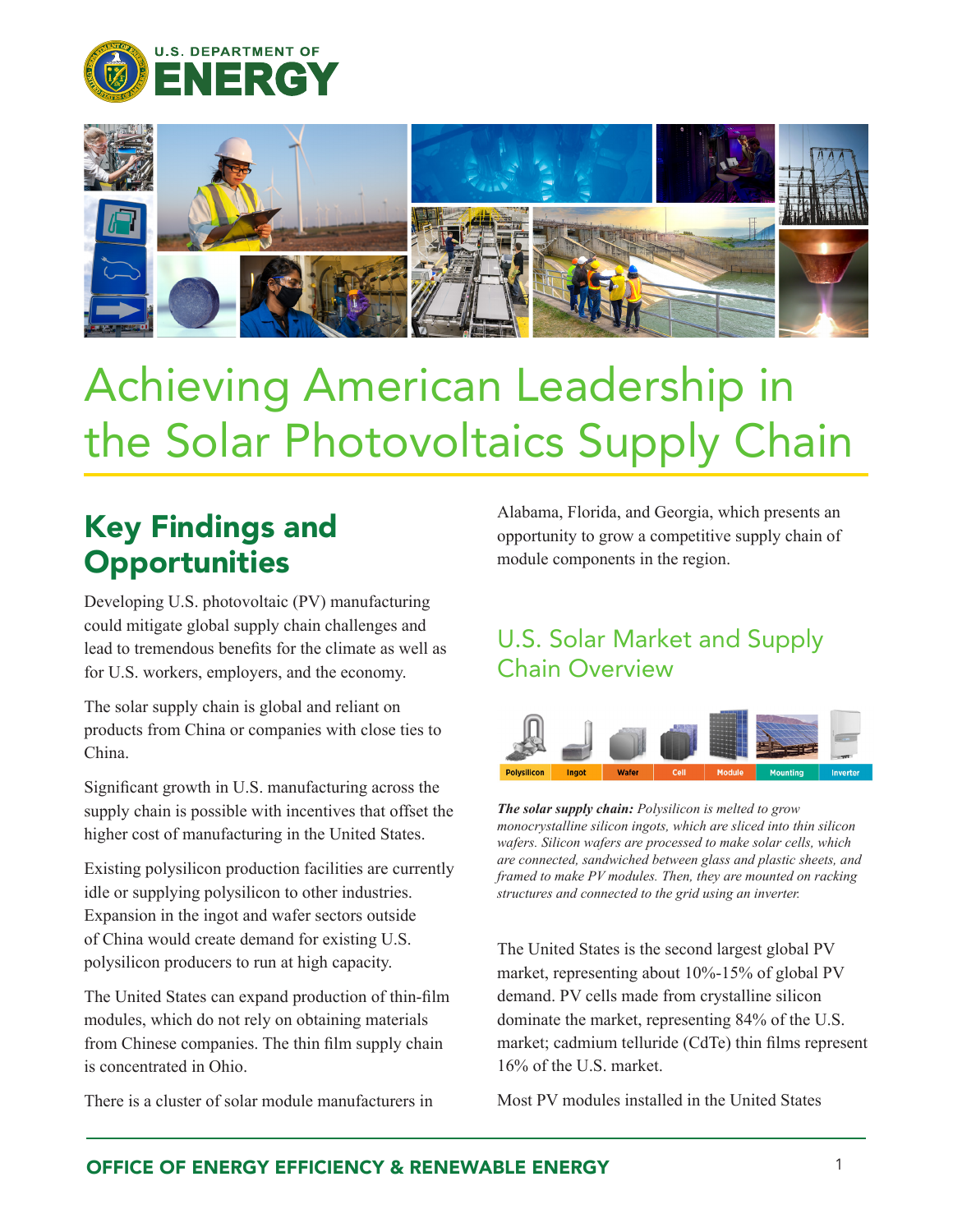are imported. While many components can be sourced outside of China, about 97% of the world's production of silicon wafers occurs in China.

Using imported cells, about 2 GW of silicon modules were made domestically in 2020. There is no active U.S.-based ingot, wafer, or silicon cell manufacturing capacity, and polysilicon production capacity is not being used for solar applications.

The concentration of the supply chain in companies with close ties to China, a country with documented human rights violations and an unpredictable trade relationship with the United States, is already creating disruption in the solar supply chain.

Greatly expanding U.S. PV manufacturing could mitigate global supply chain challenges and lead to tremendous benefits for the climate as well as for U.S. workers, employers, and the economy.

To reestablish domestic solar manufacturing in the United States, companies that produce and sell solar components will require financial support to offset the 30-40% higher cost of domestic solar production.

To fully realize the benefit of solar power to society, its costs and benefits must be distributed equitably, the entire supply chain must be operated in a safe and socially responsible manner, the input materials must be produced without forced labor, and recycling at end-of-life must become standard practice.

### Supply Chain Mapping

#### **Input materials**

Metallurgical-grade silicon (MGS), glass, resins to make encapsulant and backsheets, and aluminum are input materials for the solar supply chain. MGS is made from high-grade quartz. China produces around 70% of global MGS and produces half the world's rolled aluminum. The United States has restricted imports from Hoshine Silicon, the world's largest producer of MGS, as part of a government response to evidence of forced labor in Xinjiang.

There may be domestic capability to produce encapsulant, backsheets, aluminum for frames, and some PV glass applications.

#### **Polysilicon Refining**

MGS is refined into high-purity polysilicon. 54% of Chinese polysilicon is produced in Xinjiang, although this share is expected to decrease. U.S. plants are operating significantly under capacity since Chinese tariffs were placed on U.S. polysilicon in 2014. The Uyghur Forced Labor Prevention Act (UFLPA) presumptively prohibits all products originating in Xinjiang from being imported unless an importer can prove via clear and convincing evidence that an entity's goods are not produced using forced labor.

Restarting solar polysilicon production requires demand for domestic polysilicon, which does not currently exist because nearly all silicon ingot are made in China.



#### Silicon PV Manufacturing Costs in the United States and China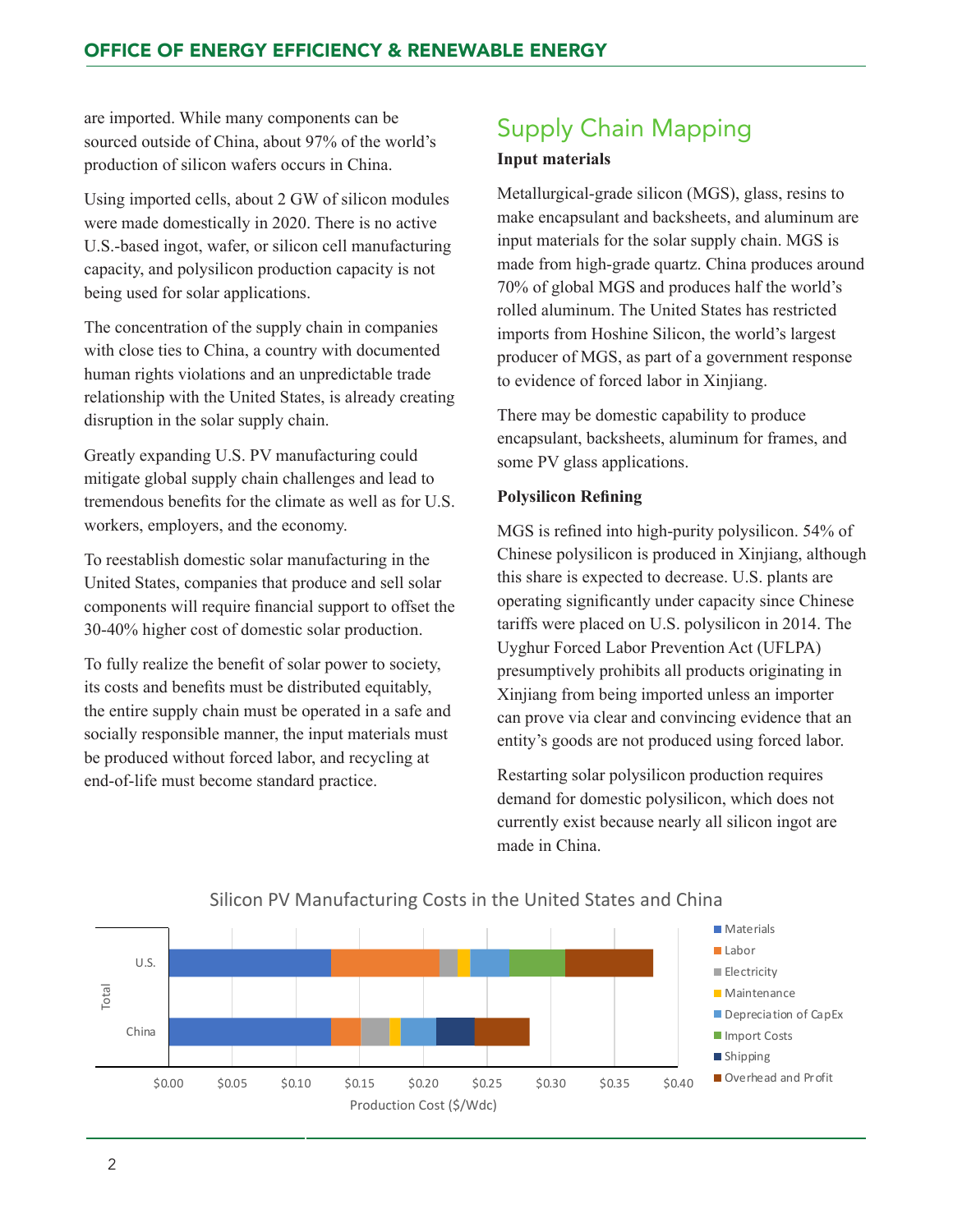#### **Ingots/Wafers**

Polysilicon is converted into ingots that are sliced into wafers. About 97% of the world's production of silicon wafers occurs in China. There has been no production of solar wafers in the United States since 2016.

There is an opportunity to develop an effective "kerfless" method of wafer manufacturing, which would likely have a significant cost advantage. Expansion in the ingot and wafer sectors outside China would create demand for existing U.S. polysilicon producers to run at higher capacity.

#### **Solar Cell Fabrication**

Wafers are converted to cells through a series of chemical and physical steps including screen printing of silver contacts. About 75% of the silicon solar cells installed in the United States are made by Chinese subsidiaries located in just three Southeast Asian countries: Vietnam, Malaysia, and Thailand.

The United States was once the world leader in silicon solar cell technology, and remnants of that expertise are still available that could be leveraged to help start domestic cell production.

#### **Module Assembly**

Module assembly involves electrically connecting cells in an array, sandwiching them between layers of encapsulant and glass surrounded by an aluminum frame. Using imported cells, U.S. module assembly scaled up significantly in 2018 and 2019, primarily due to U.S.-placed tariffs on imported modules. This production has been around the same level as the PV cell exemption in the Section 201 tariffs.

There is a cluster of module manufacturers in Alabama, Florida, and Georgia, which presents an opportunity to grow a competitive supply chain of module components in the region.

#### **Mounting Structures**

PV mounting structures are made of steel components

that hold PV panels in place. 70% of utility-scale solar systems use single-axis tracking. The two largest tracker vendors are U.S. firms, which represent 70% of 2020 U.S. tracker shipments, and the United States possesses much of the relevant intellectual property.

International shipping of mounting structures is a significant fraction of their cost, which makes domestic production more competitive, however tariffs on imported raw steel and aluminum have led multiple firms to decrease U.S. production.

#### **Inverters**

PV inverters convert the energy generated by PV modules into energy that can be used by electrical grids. The inverter supply chain varies by inverter type, but the domestic market relies heavily on inverters from companies headquartered in Europe and Japan.

There are currently no international standards for inverters so the country that establishes them will have a first-mover advantage.

#### **Thin Film Technology**

Cadmium (Cd) and tellurium (Te) are the primary elements used to make thin-film CdTe modules. CdTe accounted for approximately 16% of all U.S. PV capacity through 2020 and 29% of utility-scale capacity. U.S. company, First Solar, is the global leader in CdTe manufacturing and is the largest U.S. solar module producer today.

The United States can expand production up to the limit that CdTe material availability allows, with little risk of being overtaken by low-cost foreign competition.

# Policy Next Steps

Significant financial support and incentives from the U.S. government as well as strategic actions focused on workforce, manufacturing, human rights, and trade